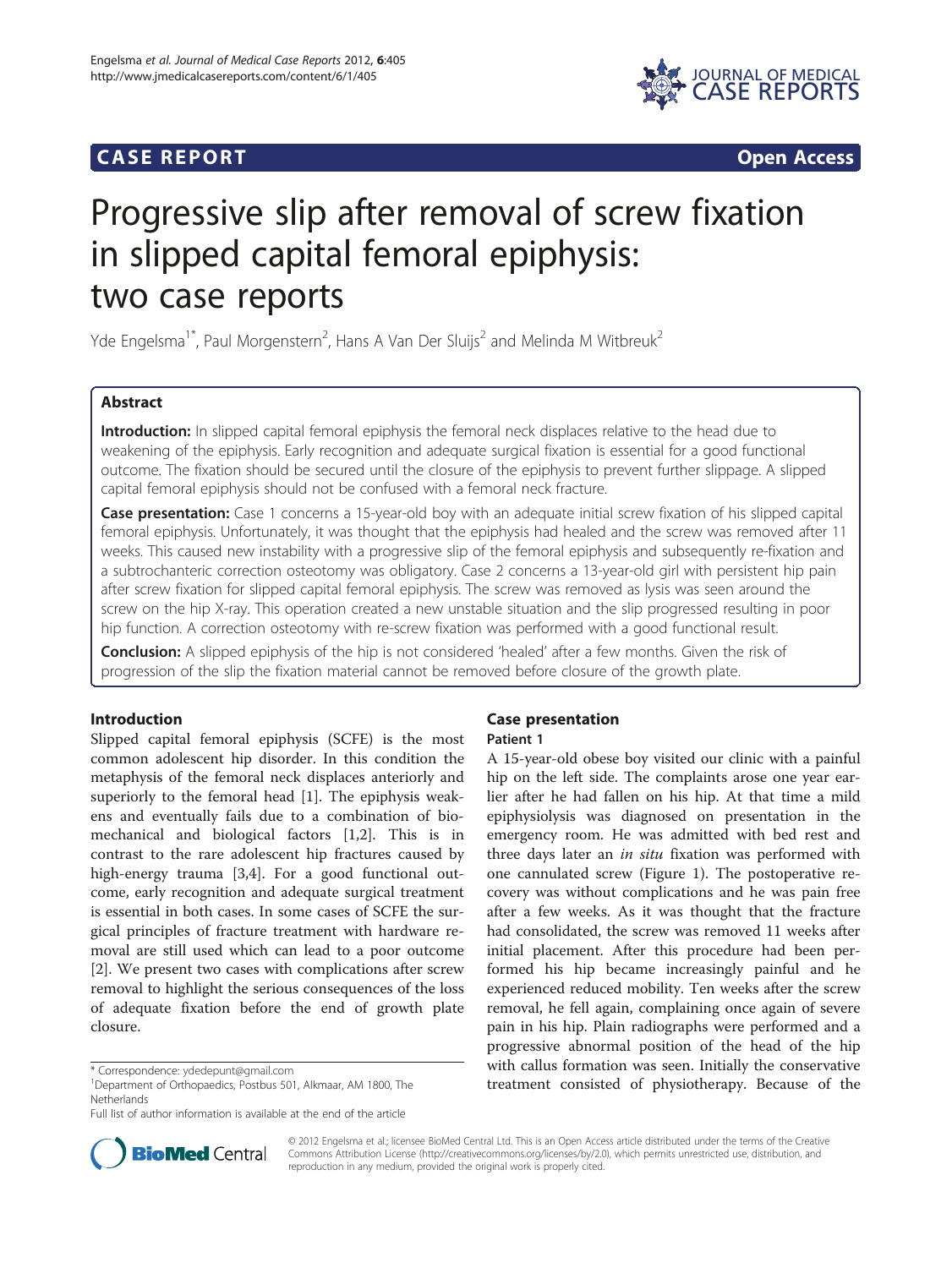<span id="page-1-0"></span>

Figure 1 Patient 1. The X-ray of the left hip after in situ fixation.

persistence of disability he was referred to our orthopedic children's clinic several months later.

At that time he had a painful gait with a severely limited left hip function with 70 degrees of flexion. His left leg was externally rotated, with an internal and external rotation in extension of 0–30–50 degrees. The Xrays depicted a severe SCFE with a slip of 70 degrees and an open growth plate (Figure 2). Given the seriousness of the slip and the open growth plate, a re-(screw) fixation of the epiphysis was performed with an additional subtrochanteric correction osteotomy (according to Southwick). The postoperative course was uncomplicated (Figure 3). After an initial period of six weeks of unloaded mobilization, weight bearing was supervised by the physiotherapist. During the last outpatient appointment, two years postoperatively, he was still found to be limping slightly, but he was pain free. On examination there was a leg length difference of 2cm with a hip motion of 100 degrees of flexion and an internal and external rotation of 25–0–45 degrees. The Harris Hip Score was 97. The Xray showed a cam lesion due to the deformity, no signs of avascular necrosis (AVN) or chondrolysis and a Southwick angle of 25 degrees.



Figure 2 Patient 1. The anteroposterior X-ray after removal of the screw fixation shows progression of the slip to nearly 70 degrees.

# Patient 2

A 13-year-old girl was referred by her orthopedic surgeon to our orthopedic children's clinic. A year earlier she had suffered from pain in her left hip and knee after an injury whilst doing gymnastics. The general practitioner had requested only an anteroposterior radiograph of the pelvis, on which no abnormalities were seen. She was started on physical therapy, but pain nevertheless persisted. After referral to an orthopedic surgeon, a mild SCFE was diagnosed on the X-frog-lateral view. She was admitted and on the same day an in situ screw fixation



Figure 3 Patient 1. The anteroposterior X-ray after the Southwick correction osteotomy with screw fixation of the head.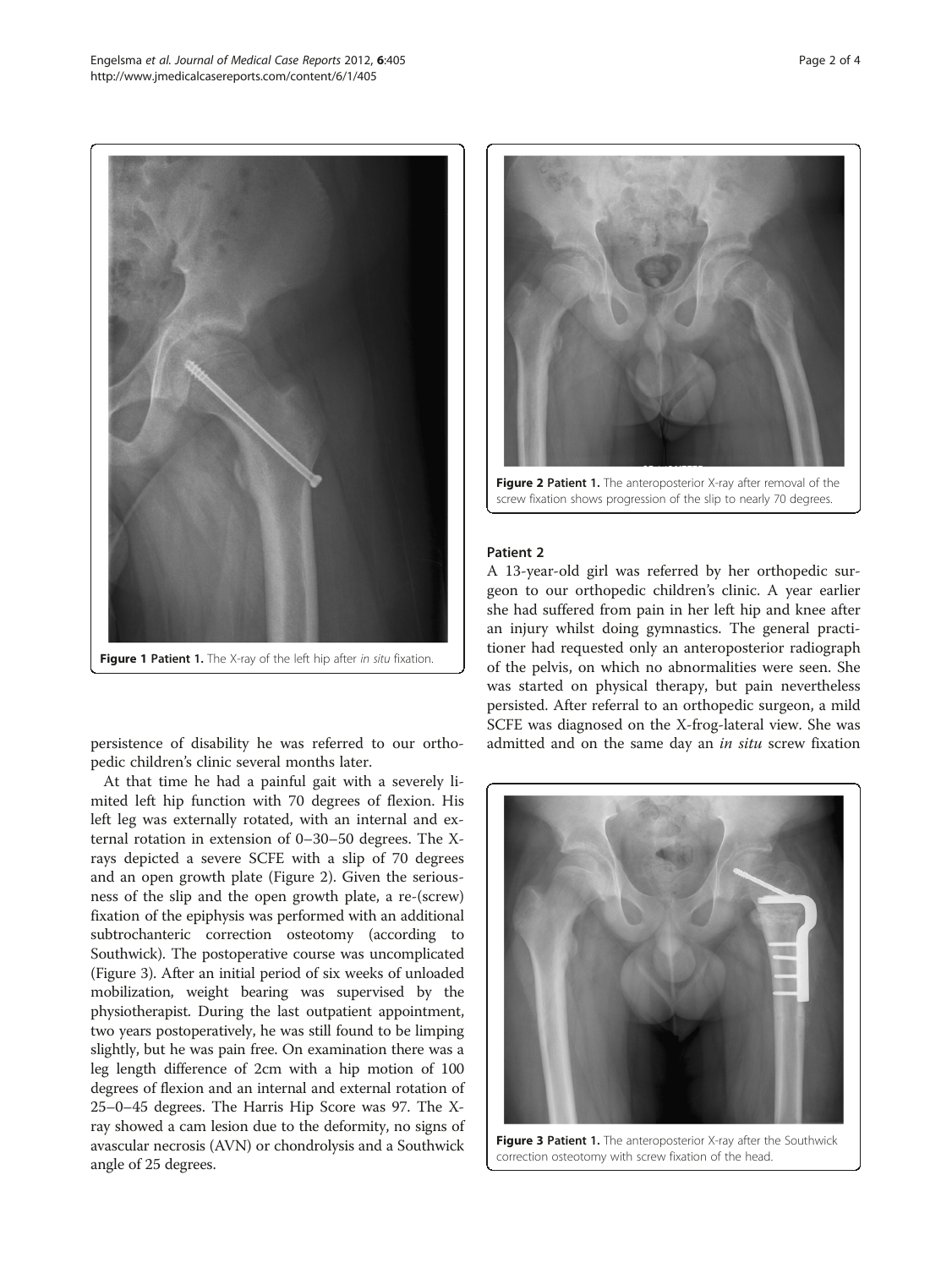was performed. The postoperative course was without problems, but once again her hip remained painful. Xrays depicted a good position of the femoral head, however, there was radiolucency around the screw. It was thought that the persisting pain might be explained by loosening of the screw and it was removed after four months.

The clinical course deteriorated after this procedure and she was referred to our clinic. She had a limping gait and a leg length discrepancy of 1cm. Flexion was limited to 100 degrees on functional assessment of the left hip, and internal and external rotation in extension was 20– 0–45 degrees. X-rays demonstrated a moderate SCFE with an open growth plate. A progression of the slip to 50 degrees was present. We decided to perform a correction osteotomy according to Southwick with a rescrew fixation with one screw. Once again there was an initial period of six weeks of non-weight bearing. Her recovery was excellent, and after three months she was able to participate in gymnastics again. At final followup at 18 months postoperatively she was able to compete in sports and was almost pain free. On functional assessment, range of motion of the hip was unrestricted, with an internal and external rotation of 45–0–40 degrees. The Harris Hip Score was 96 and the X-ray showed a Southwick angle of 20 degrees and no signs of AVN or chondrolysis.

## **Discussion**

SCFE is the most common hip disorder in adolescents with an incidence from one to seven per 100,000 [\[1](#page-3-0)]. The symptoms can range from a painful gait with minimal restrictions to a very painful condition with a non-weight bearing and an externally rotated leg. It is often (incorrectly) related to a minimal trauma. In case of preceding trauma however, it is essential to differentiate between SCFE and a transepiphysial fracture of the femoral neck. In SCFE the epiphysis becomes weaker and eventually fails due to a combination of biomechanical and biological factors. A genetic component might possibly play a role [[1,2\]](#page-3-0). Hip fractures, by contrast, are extremely rare in children or adolescents and are almost without exception always due to a high-energy trauma [[3,4\]](#page-3-0). In these cases there is no pre-existing biological or mechanical weakening of the growth plate.

A radiological differentiation between the two entities can be difficult. For a proper radiological assessment a frog leg or lateral hip view is essential. In chronic or sub-acute SCFE, remodeling of the bone around the neck is often visible. However, an acute SCFE may have a radiological appearance similar to a transepiphysial fracture [[5,6\]](#page-3-0). The long-term prognosis of SCFE is related to the severity of the initial slip. This is assessed by the method of Southwick on the frog leg or lateral radiograph [\[1,7](#page-3-0)]. In the case of a fracture, the Delbet Classification based on fracture location is used [[5\]](#page-3-0).

The main goal in the treatment of SCFE is to prevent further slippage and prevent complications such as AVN and chondrolysis. Conservative treatment is not indicated. In a mild to moderate slippage, in situ screw fixation is the gold standard [\[1](#page-3-0)]. Reduction attempts can cause AVN and are not indicated. However, in an acute or unstable slip, within 24 hours after the onset of symptoms, a tentative reduction attempt can be performed with *in situ* screw fixation  $[1,2,8]$  $[1,2,8]$  $[1,2,8]$  $[1,2,8]$ . The addition of a second screw provides only minimal gain in stability with an increased complication risk and is therefore not recommended [[1](#page-3-0)].

If the pain and limping persists after screw fixation one should consider the presence of AVN, intra-articular screw penetration (with chondrolysis) or instability of the growth plate with progression of the slip. If problems arise from the screw fixation itself, it needs to be changed or reversed and not removed. In case of progression of the slip due to instability of the epiphysis a second screw can be added. The fixation must be secured until the growth plate closes to prevent further progression of the disease. Whether or not the material is subsequently removed remains controversial [[9](#page-3-0)]. In the two presented cases the screw was removed with the idea that after a few months the epiphysis had achieved enough stability. However, with an open growth plate the underlying weakness is still present. Removal of the screw therefore causes further progression of the slip and deformity. In both cases, it had considerable consequences for the patient as an additional and more invasive procedure was required.

Treatment of an adolescent transepiphysial hip fracture consists of a closed or open reduction and screw fixation similar to that in SCFE. Removal of the osteosynthesis material after consolidation of these fractures has never been reported and in case of any doubt it is advisable to leave the screw in place [[3,4\]](#page-3-0).

#### Conclusion

Early diagnosis and timely, adequate surgical stabilization is essential for a good outcome in SCFE. In situ fixation with one screw is standard treatment. The growth plate does not heal within several months and the original unstable situation persists until the growth plate is closed. Given the risk of progression of the slip, the fixation of the slipped epiphysis of the hip can only be removed after closure of the growth plate.

### Consent

Written informed consent was obtained from the patients' legal guardians for publication of this case report and accompanying images. Copies of the written